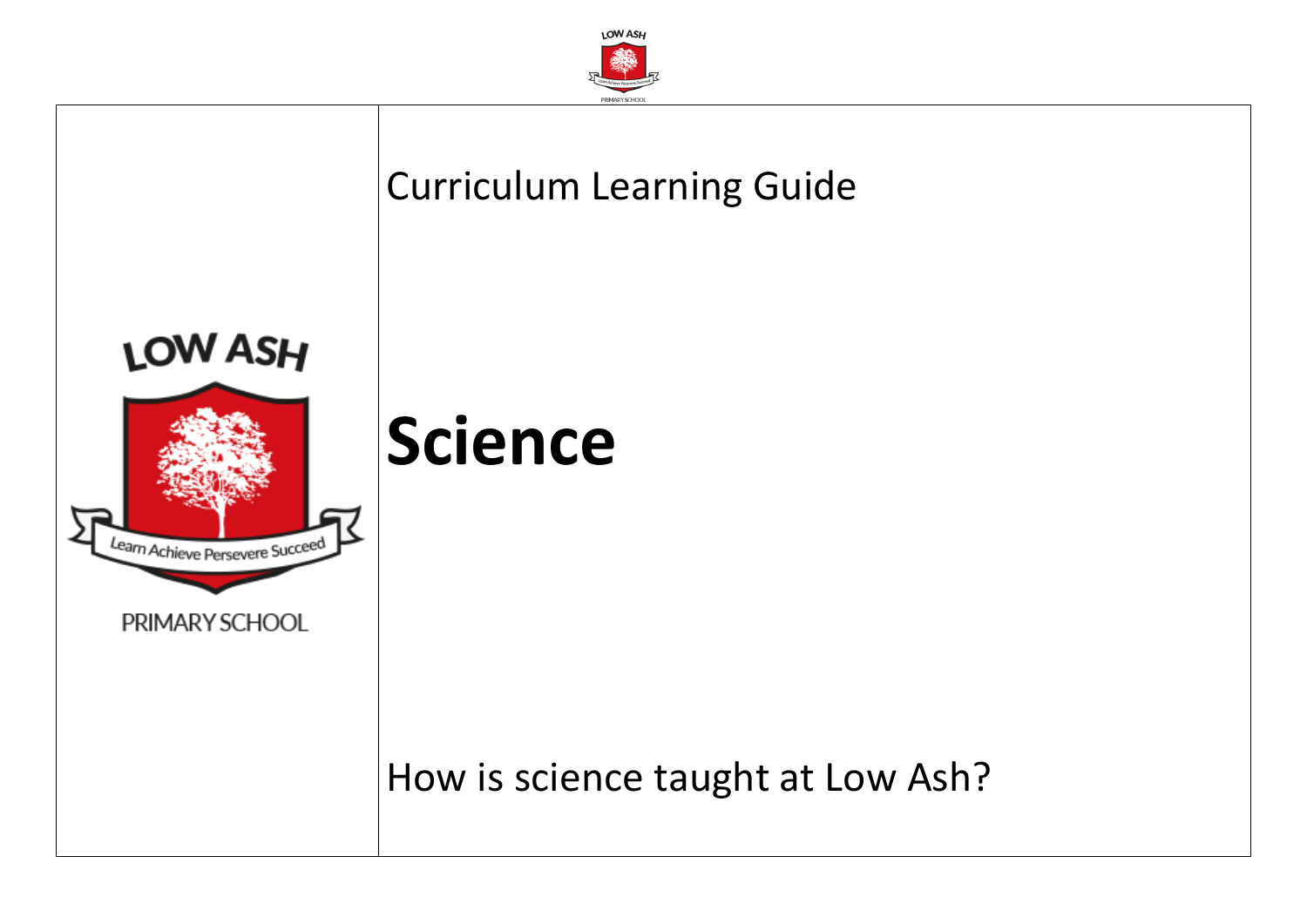

#### **Curriculum Intent**

### **What do we want to achieve with our science curriculum?**

At Low Ash, we recognise the importance of science in our daily life. Our science curriculum encourages children to have curiosity by asking questions, acquiring specific skills and applying scientific knowledge to determine an answer. Scientific enquiries are embedded in ours lessons which enable children to be hands on and make explicit links to scientific concepts that they are discovering. All of our children develop and use a range of skills including observations, planning and investigations. We intend to build a science curriculum which develops learning and results in the acquisition of knowledge and build a science curriculum which, enables children to become enquiry-based learners.

## **Implementation**

### **How will this be achieved?**

At Low Ash, our enquiry-based science curriculum allows children to learn science by doing real science. Children are fully immersed in the learning process and allowed to develop their understanding of the world around them. They are equipped with the scientific knowledge required to understand the uses and implications of science, today and for the future. At Low Ash, science lessons are taught weekly in planned topic blocks by the class teacher. The use of a dialogic classroom supports pupils' use of scientific language and allows them to communicate their ideas and observations as well as encouraging collaboration.

Each science topic has learning questions, which provide a focus for each session. Topics are built upon as pupils move through the year groups. The working scientifically skills are used regularly and in a variety of contexts throughout the different key stages. Concepts are explored in lots of different ways and can be represented as models or diagrams to support understanding and differentiation may be observed through the use of word banks, sentences stems and other resources.

At the beginning of each topic, a knowledge organiser is shared with pupils which clearly states relevant prior learning, key knowledge, skills and understanding for the topic, the 'end point' of the learning journey and key scientific vocabulary.

The focus of science teaching in key stage 1 is to allow pupils to have hands on experience by observing and investigating the world around them. At Low Ash, the children are encouraged to be curious, explore and by asking questions through a range of enquiries.

The focus of science teaching in key stage 2 is to enable pupils to develop a deeper understanding of a wide range of scientific ideas, by building upon previous learning and extending their knowledge and understanding. In KS2, children are encouraged to explore and discuss their ideas; asking their own questions about scientific phenomena. At upper key stage 2, they are encouraged to ask their own questions and propose suitable scientific enquires, enabling them to work as independent scientists. They should encounter more abstract ideas and begin to recognise how these ideas help them to understand and predict how the world operates.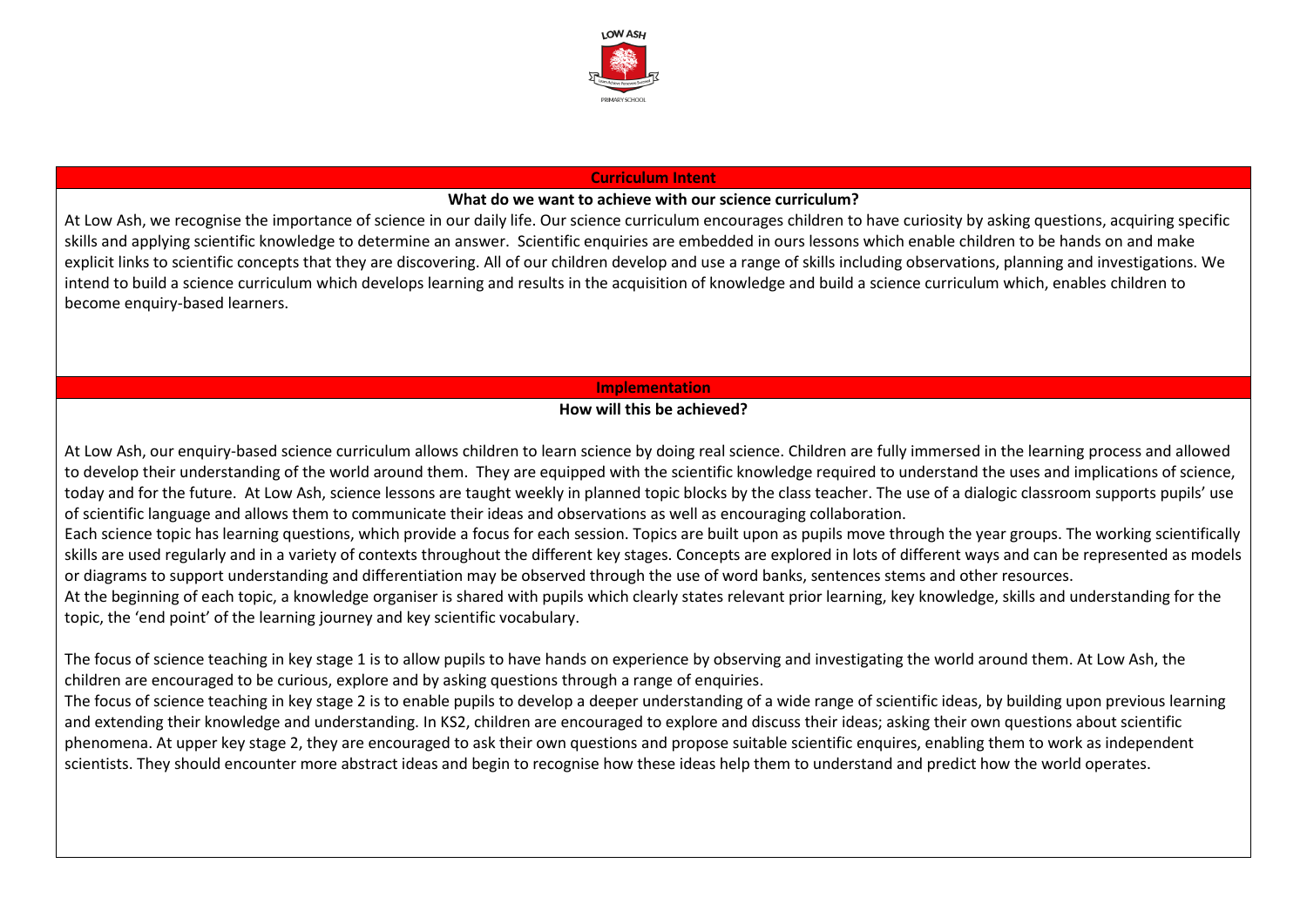

#### **Impact**

# **What will outcomes for learners be?**

The planned impact is for children at Low Ash is to experience a rich, engaging science curriculum where children look forward to lessons. Many learners will achieve or exceed age related expectations in science.

Learners will:

- know more, remember more and understand more about science
- be inspired to have a curiosity and fascination about the world
- ask questions, reflect and build upon their knowledge
- work collaboratively and practically to investigate and experiment
- explain the process they have taken and reason scientifically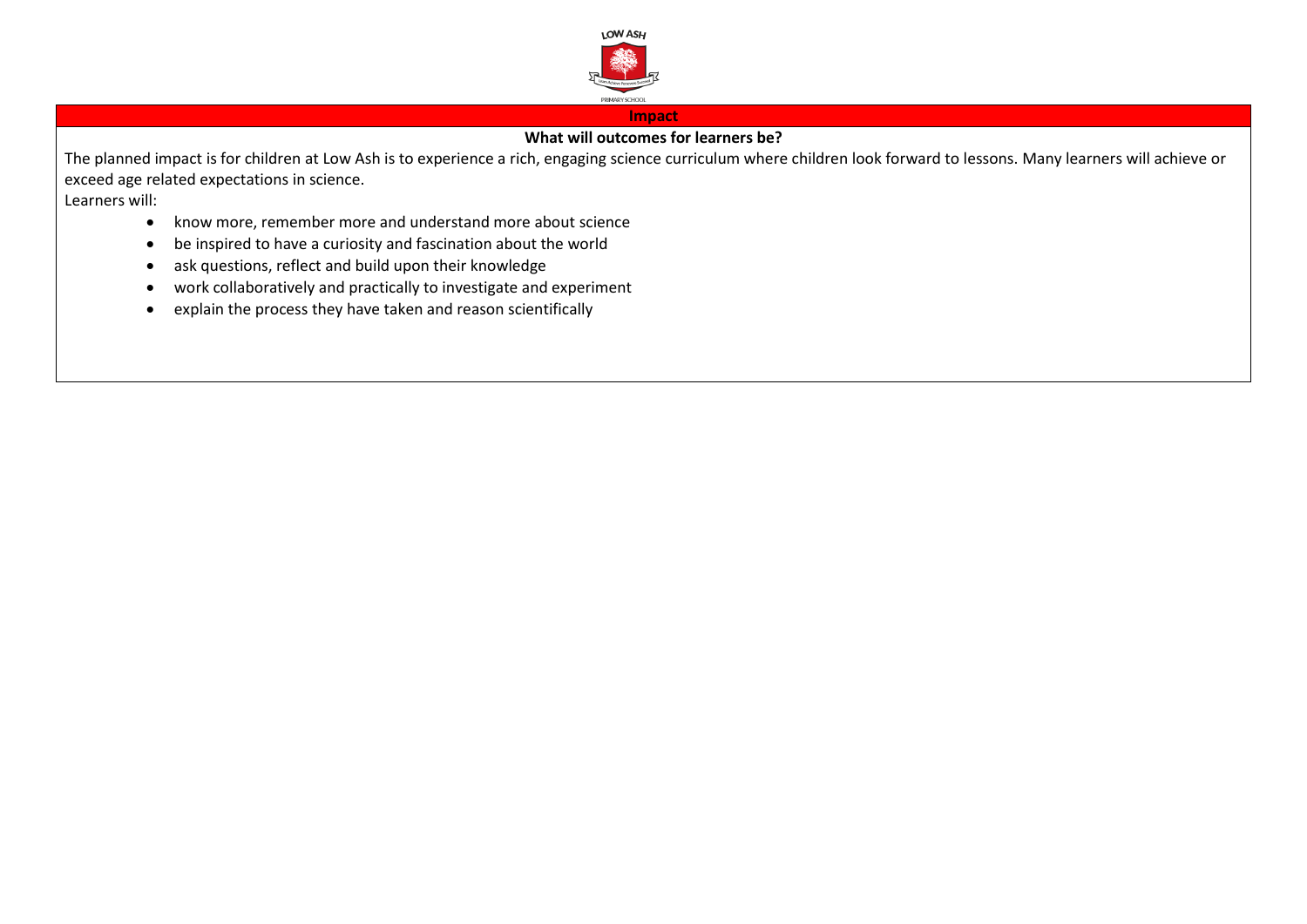

| <b>Early years foundation stage</b> |  |  |
|-------------------------------------|--|--|
|                                     |  |  |

| <b>Nursery</b>                                                                                                                                                                                                                                                                                                                                                                                                         | Reception                                                                                                                                                                                                                                                                                                                                                                                                                                                                |
|------------------------------------------------------------------------------------------------------------------------------------------------------------------------------------------------------------------------------------------------------------------------------------------------------------------------------------------------------------------------------------------------------------------------|--------------------------------------------------------------------------------------------------------------------------------------------------------------------------------------------------------------------------------------------------------------------------------------------------------------------------------------------------------------------------------------------------------------------------------------------------------------------------|
|                                                                                                                                                                                                                                                                                                                                                                                                                        | <b>Expressive art and design</b>                                                                                                                                                                                                                                                                                                                                                                                                                                         |
| Explore different materials freely, in order to develop their ideas about how to<br>use them and what to make.<br>Develop their own ideas and then decide which materials to use to express<br>them.<br>Join different materials and explore different textures.                                                                                                                                                       | <b>ELG Creating with Materials</b><br>Safely use and explore a variety of materials, tools and techniques,<br>$\bullet$<br>experimenting with colour, design, texture, form and function.                                                                                                                                                                                                                                                                                |
|                                                                                                                                                                                                                                                                                                                                                                                                                        | <b>Understanding the world</b>                                                                                                                                                                                                                                                                                                                                                                                                                                           |
| Explore how things work.<br>$\bullet$<br>Plant seeds and care for growing plants.<br>Understand the key features of the life cycle of a plant and an animal.<br>Begin to understand the need to respect and care for the natural<br>$\bullet$<br>environment and all living things.<br>Explore and talk about different forces they can feel.<br>Talk about the differences between materials and changes they notice. | Explore the natural world around them.<br>Describe what they see, hear and feel whilst outside.<br>Recognise some environments that are different to the one in which they<br>live.<br>Understand the effect of changing seasons on the natural world around<br>them.                                                                                                                                                                                                    |
|                                                                                                                                                                                                                                                                                                                                                                                                                        | <b>ELG The Natural World</b><br>Explore the natural world around them, making observations and drawing<br>pictures of animals and plants.<br>Know some similarities and differences between the natural world around<br>them and contrasting environments, drawing on their experiences and what<br>has been read in class.<br>Understand some important processes and changes in the natural world<br>around them, including the seasons and changing states of matter. |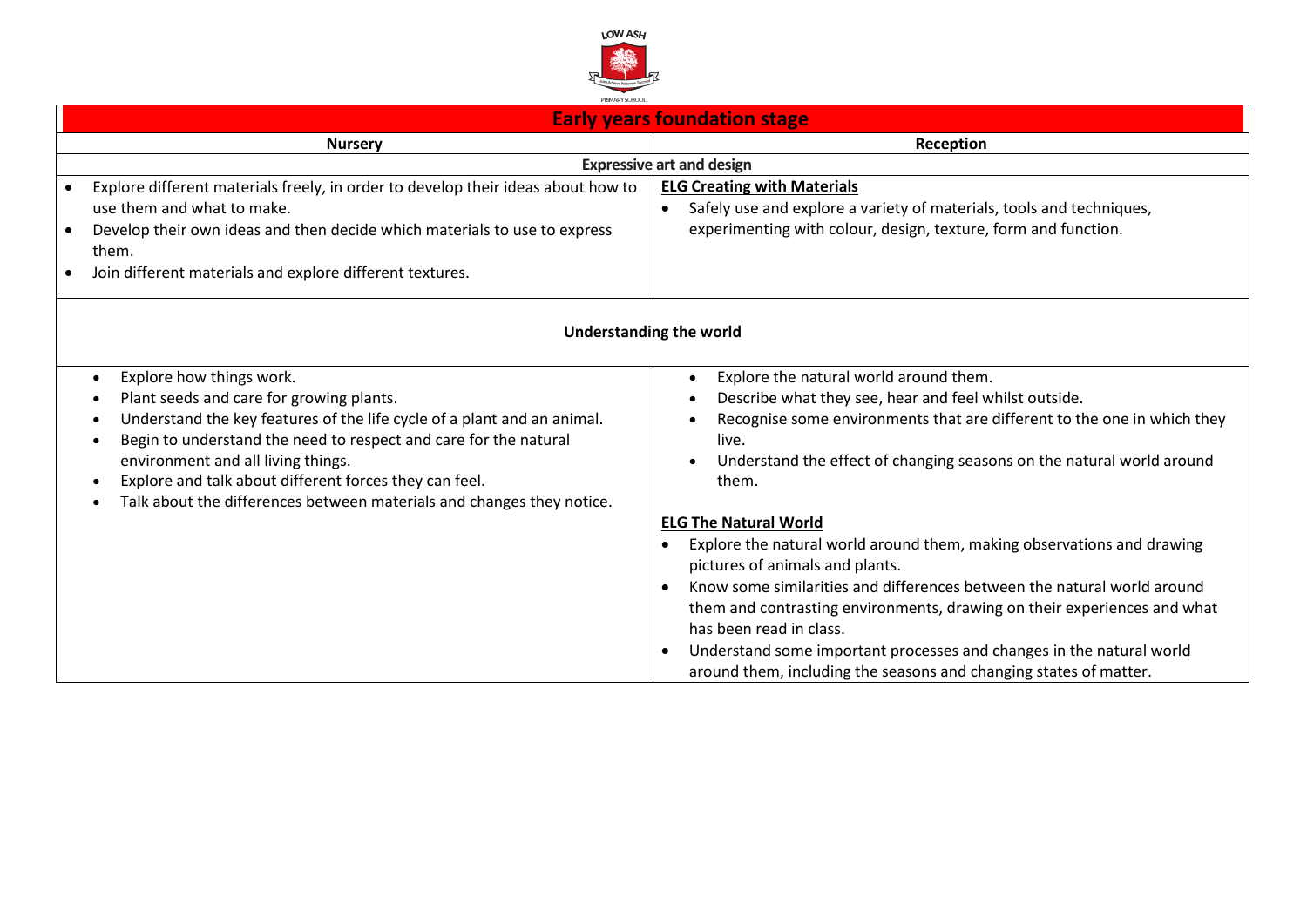

|                                                                                                                                                                                                                                                                                                                                                                                     |                                                                                                                                                                                                                                                                                                                                                                       |                                                                                                                                                                                                                                                                                                                                                                    | <b>Animals including humans</b>                                                                                                                                                                                                                                                               |                                                                      |                                                                                                                                                                                                                                                                                                                                                                                                                        |
|-------------------------------------------------------------------------------------------------------------------------------------------------------------------------------------------------------------------------------------------------------------------------------------------------------------------------------------------------------------------------------------|-----------------------------------------------------------------------------------------------------------------------------------------------------------------------------------------------------------------------------------------------------------------------------------------------------------------------------------------------------------------------|--------------------------------------------------------------------------------------------------------------------------------------------------------------------------------------------------------------------------------------------------------------------------------------------------------------------------------------------------------------------|-----------------------------------------------------------------------------------------------------------------------------------------------------------------------------------------------------------------------------------------------------------------------------------------------|----------------------------------------------------------------------|------------------------------------------------------------------------------------------------------------------------------------------------------------------------------------------------------------------------------------------------------------------------------------------------------------------------------------------------------------------------------------------------------------------------|
| Year 1                                                                                                                                                                                                                                                                                                                                                                              | Year 2                                                                                                                                                                                                                                                                                                                                                                | Year 3                                                                                                                                                                                                                                                                                                                                                             | Year 4                                                                                                                                                                                                                                                                                        | Year 5                                                               | Year 6                                                                                                                                                                                                                                                                                                                                                                                                                 |
| Identify and name a<br>variety of common<br>animals including fish,<br>amphibians, reptiles,<br>birds and mammals<br>Identify and name a<br>variety of common<br>animals that are<br>carnivores, herbivores<br>and omnivores<br>Describe and compare<br>the structure of a<br>variety of common<br>animals (fish,<br>amphibians, reptiles,<br>birds and mammals,<br>including pets) | Notice that<br>animals, including<br>humans, have<br>offspring which<br>grow into adults<br>Find out about<br>and describe the<br>basic needs of<br>animals, including<br>humans, for<br>survival (water,<br>food and air).<br>Describe the<br>importance for<br>humans of<br>exercise, eating<br>the right amounts<br>of different types<br>of food, and<br>hygiene. | Identify that<br>$\bullet$<br>animals, including<br>humans, need the<br>right types and<br>amount of<br>nutrition, and that<br>they cannot make<br>their own food;<br>they get nutrition<br>from what they<br>eat<br>Identify that<br>$\bullet$<br>humans and some<br>other animals<br>have skeletons<br>and muscles for<br>support,<br>protection and<br>movement | Describe the simple<br>functions of the basic<br>parts of the digestive<br>system in humans<br>Identify the different<br>types of teeth in<br>humans and their<br>simple functions<br>Construct and<br>interpret a variety of<br>food chains,<br>identifying producers,<br>predators and prey | Describe the changes<br>$\bullet$<br>as humans develop to<br>old age | Identify and name the<br>$\bullet$<br>main parts of the<br>human circulatory<br>system, and describe<br>the functions of the<br>heart, blood vessels<br>and blood<br>Recognise the impact<br>$\bullet$<br>of diet, exercise, drugs<br>and lifestyle on the<br>way their bodies<br>function<br>Describe the ways in<br>$\bullet$<br>which nutrients and<br>water are transported<br>within animals,<br>including humans |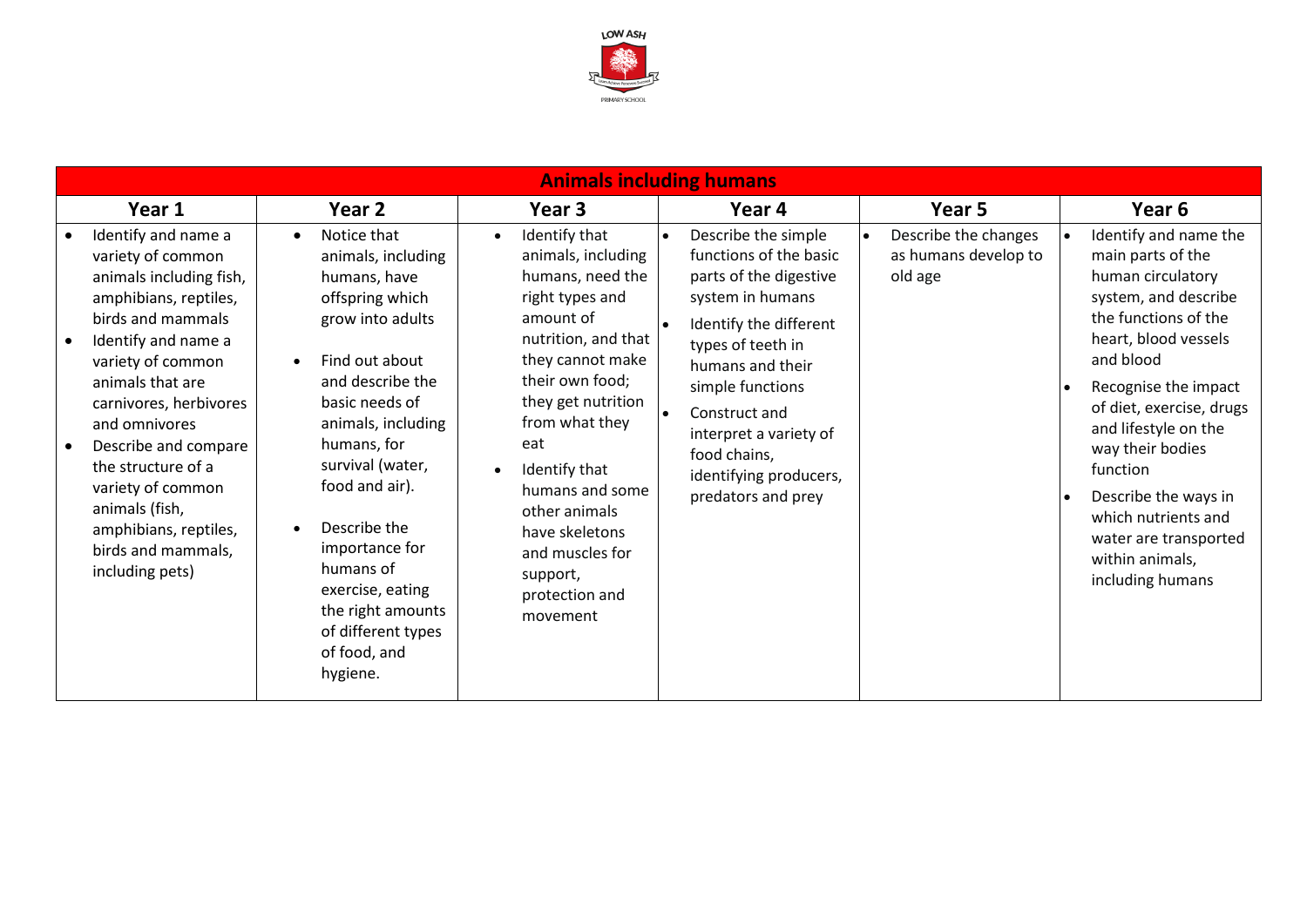

| Identify, name, draw |  |  |  |
|----------------------|--|--|--|
| and label the basic  |  |  |  |
| parts of the human   |  |  |  |
| body and say which   |  |  |  |
| part of the body is  |  |  |  |
| associated with each |  |  |  |
| sense                |  |  |  |
|                      |  |  |  |
|                      |  |  |  |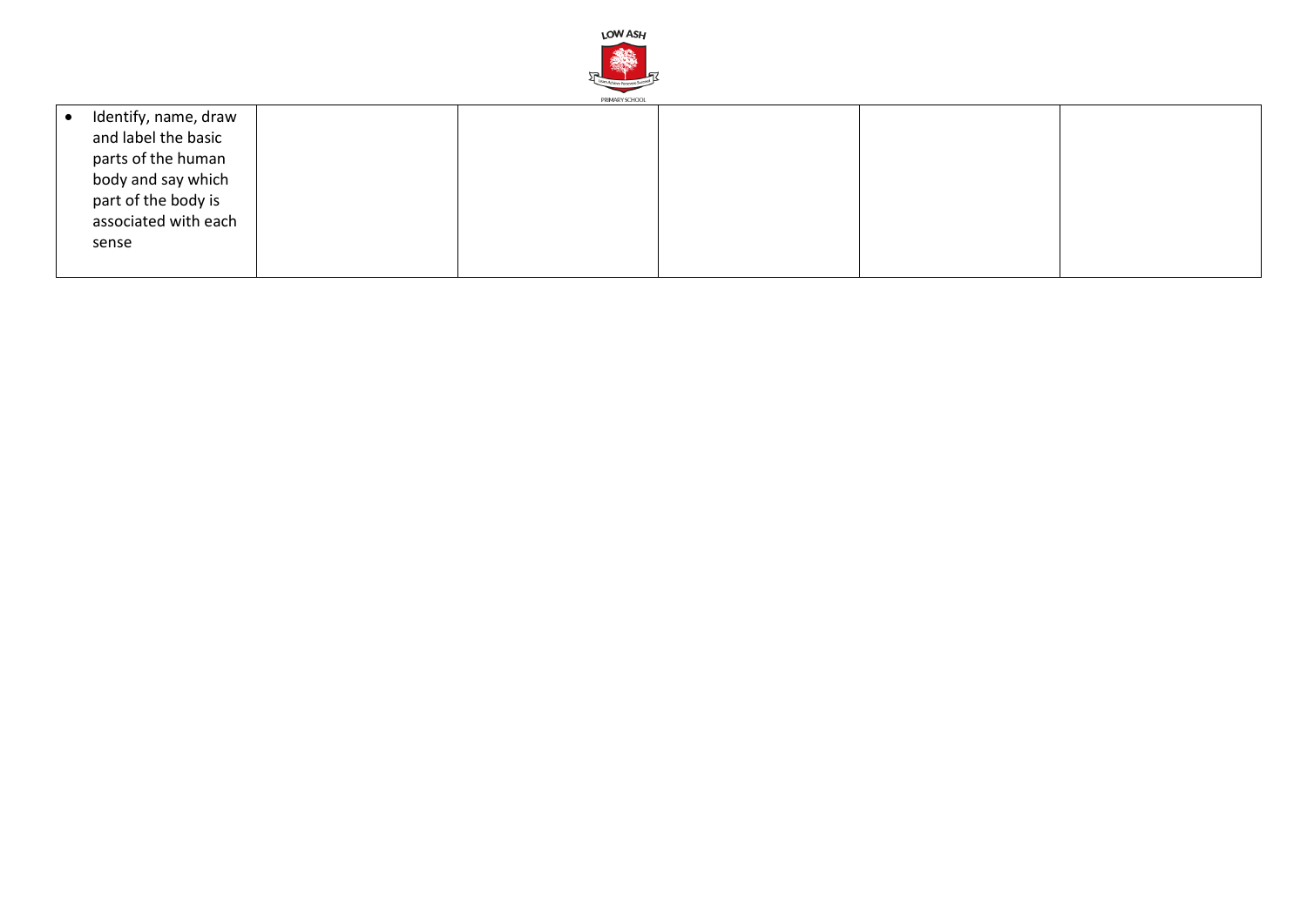

|        |                                                                                                                                                                                                                                                                                                                                                                                                                                                                                                                                                                                                                                                |        | <b>Living Things and Their Habitats</b>                                                                                                                                                                                                                                                                                                       |                                                                                                                                                                                                                |                                                                                                                                                                                                                                                                                                                                            |
|--------|------------------------------------------------------------------------------------------------------------------------------------------------------------------------------------------------------------------------------------------------------------------------------------------------------------------------------------------------------------------------------------------------------------------------------------------------------------------------------------------------------------------------------------------------------------------------------------------------------------------------------------------------|--------|-----------------------------------------------------------------------------------------------------------------------------------------------------------------------------------------------------------------------------------------------------------------------------------------------------------------------------------------------|----------------------------------------------------------------------------------------------------------------------------------------------------------------------------------------------------------------|--------------------------------------------------------------------------------------------------------------------------------------------------------------------------------------------------------------------------------------------------------------------------------------------------------------------------------------------|
| Year 1 | Year <sub>2</sub>                                                                                                                                                                                                                                                                                                                                                                                                                                                                                                                                                                                                                              | Year 3 | Year 4                                                                                                                                                                                                                                                                                                                                        | Year 5                                                                                                                                                                                                         | Year <sub>6</sub>                                                                                                                                                                                                                                                                                                                          |
|        | Explore and<br>$\bullet$<br>compare the<br>differences<br>between things<br>that are living,<br>dead, and things<br>that have never<br>been alive<br>Identify that most<br>$\bullet$<br>living things live in<br>habitats to which<br>they are suited and<br>describe how<br>different habitats<br>provide for the<br>basic needs of<br>different kinds of<br>animals and plants,<br>and how they<br>depend on each<br>other<br>Identify and name<br>$\bullet$<br>a variety of plants<br>and animals in<br>their habitats,<br>including<br>microhabitats<br>Describe how<br>$\bullet$<br>animals obtain<br>their food from<br>plants and other |        | Recognise that living<br>things can be grouped<br>in a variety of ways<br>Explore and use<br>classification keys to<br>help group, identify and<br>name a variety of living<br>things in their local and<br>wider environment<br>Recognise that<br>environments can<br>change and that this<br>can sometimes pose<br>dangers to living things | Describe the<br>$\bullet$<br>differences in the life<br>cycles of a mammal,<br>an amphibian, an<br>insect and a bird<br>Describe the life<br>l e i<br>process of<br>reproduction in some<br>plants and animals | Describe how living<br>$\bullet$<br>things are classified into<br>broad groups according<br>to common observable<br>characteristics and<br>based on similarities<br>and differences,<br>including micro-<br>organisms, plants and<br>animals<br>Give reasons for<br>classifying plants and<br>animals based on<br>specific characteristics |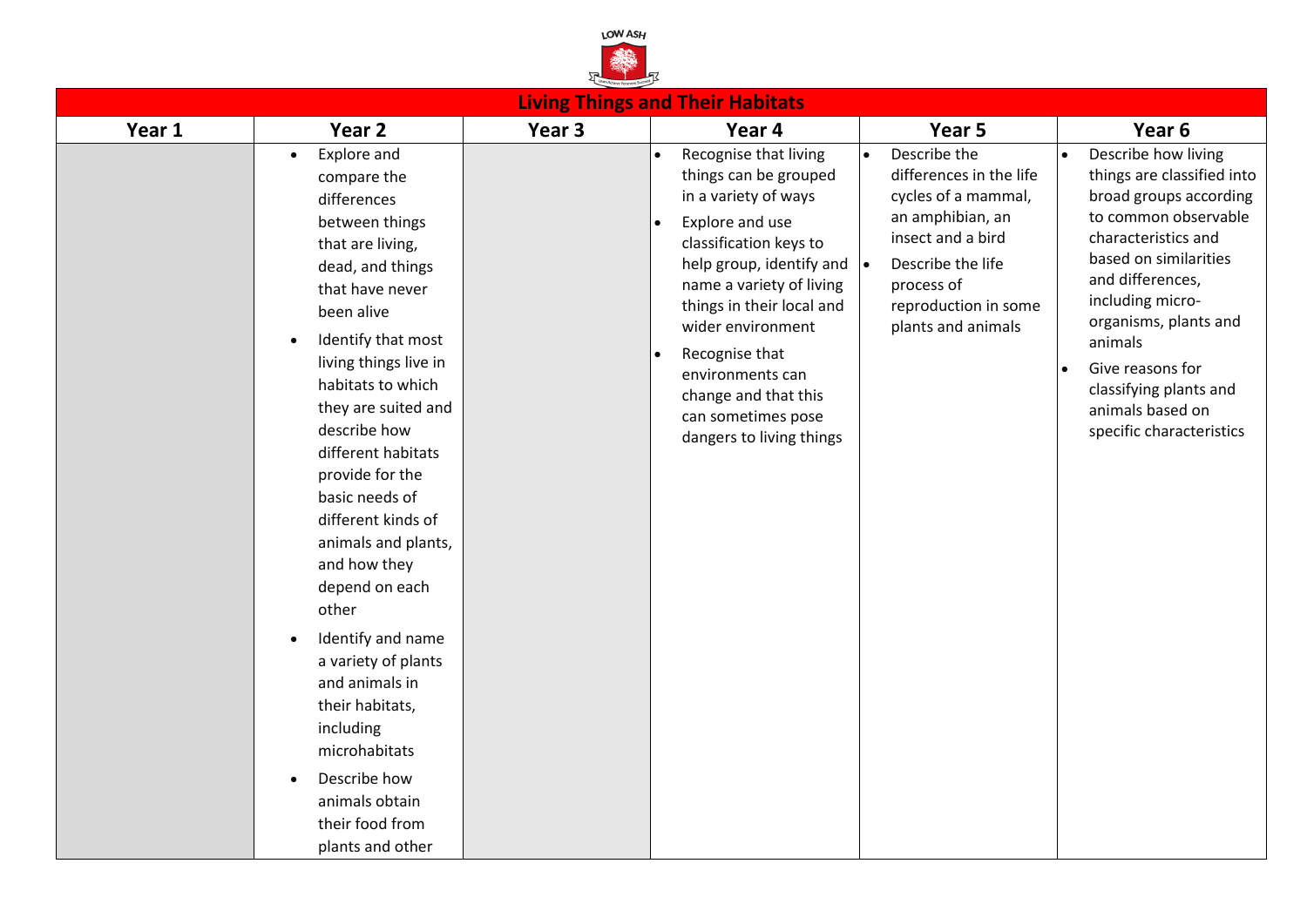

| animals, using the           |  |  |
|------------------------------|--|--|
| idea of a simple             |  |  |
| food chain, and              |  |  |
| identify and name            |  |  |
| different sources of $\vert$ |  |  |
| food                         |  |  |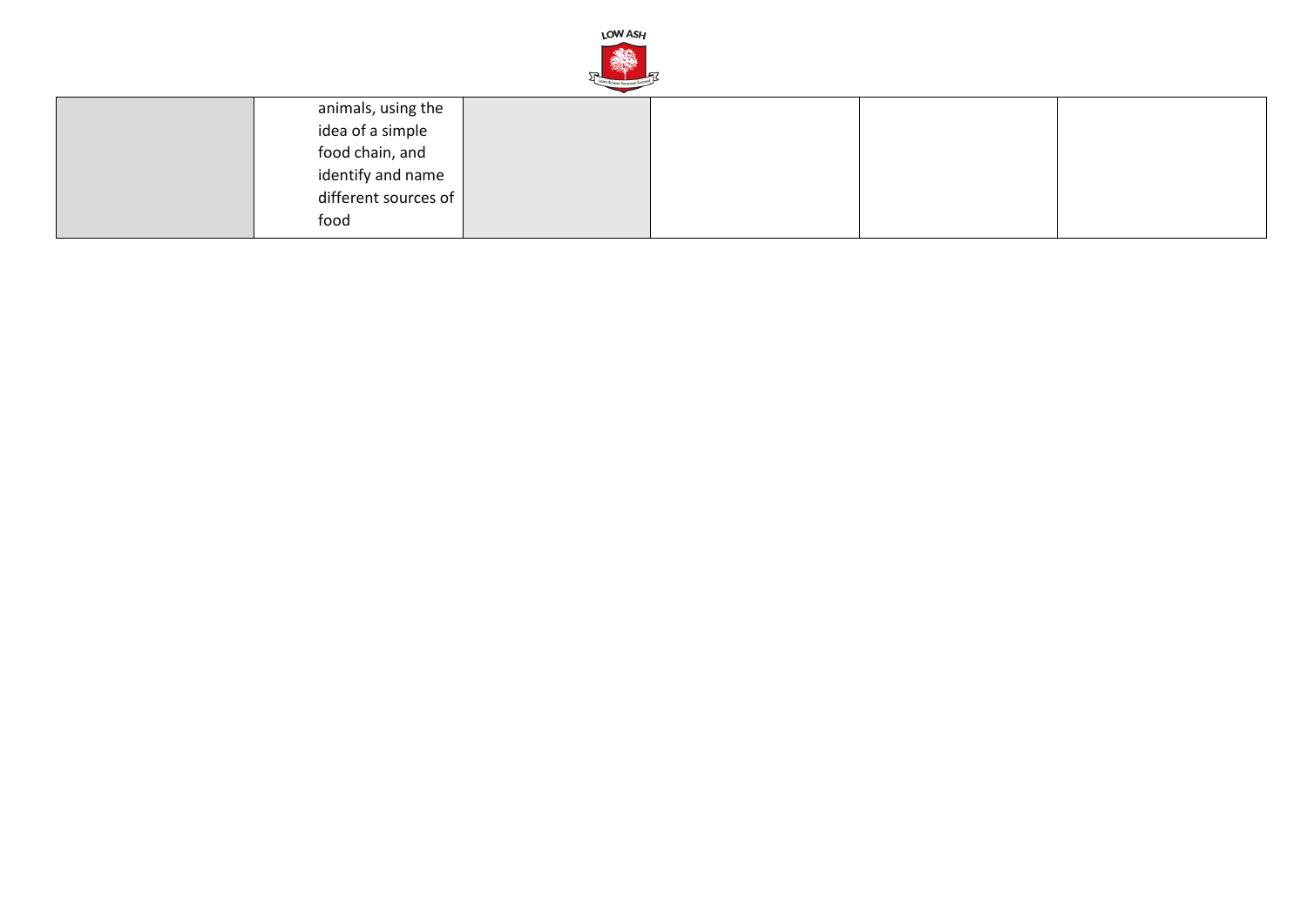

|  | <b>Materials</b> |  |
|--|------------------|--|
|  |                  |  |
|  |                  |  |
|  |                  |  |
|  |                  |  |

| Year 1                                                                                                                                                                                                                                                                                                                                                                                                                      | Year <sub>2</sub>                                                                                                                                                                                                                                                                                                                              | Year 3 | Year 4                                                                                                                                                                                                                                                                                                                                                                                                                                                  | Year 5                                                                                                                                                                                                                                                                                                                                                                                                                                                                                                                                                                                                                                                                                                                                | Year <sub>6</sub> |
|-----------------------------------------------------------------------------------------------------------------------------------------------------------------------------------------------------------------------------------------------------------------------------------------------------------------------------------------------------------------------------------------------------------------------------|------------------------------------------------------------------------------------------------------------------------------------------------------------------------------------------------------------------------------------------------------------------------------------------------------------------------------------------------|--------|---------------------------------------------------------------------------------------------------------------------------------------------------------------------------------------------------------------------------------------------------------------------------------------------------------------------------------------------------------------------------------------------------------------------------------------------------------|---------------------------------------------------------------------------------------------------------------------------------------------------------------------------------------------------------------------------------------------------------------------------------------------------------------------------------------------------------------------------------------------------------------------------------------------------------------------------------------------------------------------------------------------------------------------------------------------------------------------------------------------------------------------------------------------------------------------------------------|-------------------|
| Distinguish between<br>an object and the<br>material from which it<br>is made<br>Identify and name a<br>variety of everyday<br>materials, including<br>wood, plastic, glass,<br>metal, water, and rock<br>Describe the simple<br>physical properties of<br>a variety of everyday<br>materials<br>Compare and group<br>together a variety of<br>everyday materials on<br>the basis of their<br>simple physical<br>properties | Identify and compare<br>the suitability of a<br>variety of everyday<br>materials, including<br>wood, metal, plastic,<br>glass, brick, rock, paper<br>and cardboard for<br>particular uses<br>Find out how the<br>shapes of solid objects<br>made from some<br>materials can be<br>changed by squashing,<br>bending, twisting and<br>stretching |        | Compare and group<br>materials together,<br>according to whether<br>they are solids, liquids<br>or gases<br>Observe that some<br>materials change state<br>when they are heated<br>or cooled, and<br>measure or research<br>the temperature at<br>which this happens in<br>degrees Celsius (°C)<br>Identify the part<br>played by evaporation<br>and condensation in<br>the water cycle and<br>associate the rate of<br>evaporation with<br>temperature | Compare and group<br>$\bullet$<br>together everyday<br>materials on the basis<br>of their properties,<br>including their<br>hardness, solubility,<br>transparency,<br>conductivity (electrical<br>and thermal), and<br>response to magnets<br>Know that some<br>$\bullet$<br>materials will dissolve<br>in liquid to form a<br>solution, and describe<br>how to recover a<br>substance from a<br>solution<br>Use knowledge of<br>$\bullet$<br>solids, liquids and<br>gases to decide how<br>mixtures might be<br>separated, including<br>through filtering,<br>sieving and<br>evaporating<br>Give reasons, based on<br>evidence from<br>comparative and fair<br>tests, for the particular<br>uses of everyday<br>materials, including |                   |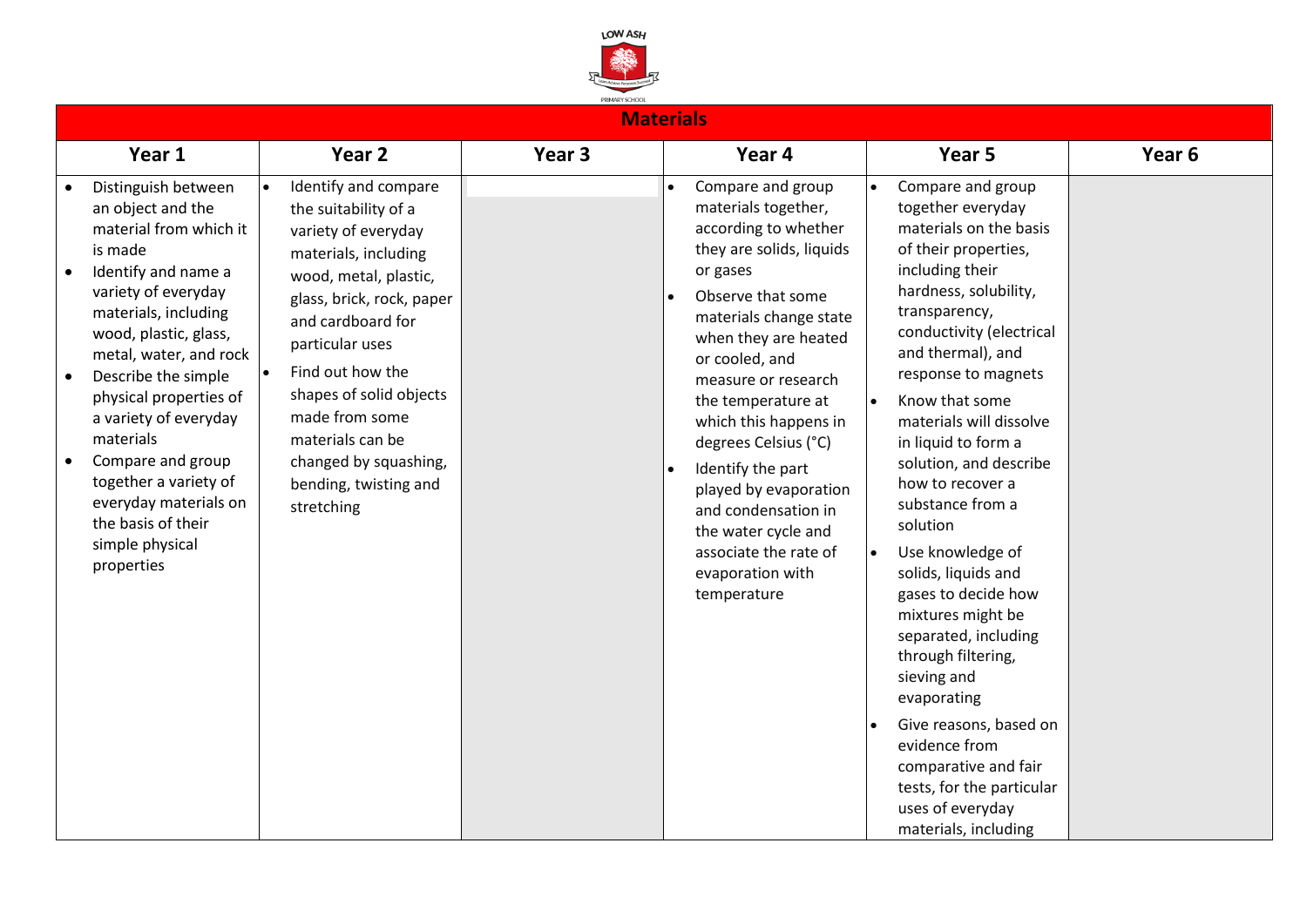

|  | PRIMARY SCHOOL |                                                                                                                                                                                                                                                     |  |
|--|----------------|-----------------------------------------------------------------------------------------------------------------------------------------------------------------------------------------------------------------------------------------------------|--|
|  |                | metals, wood and<br>plastic                                                                                                                                                                                                                         |  |
|  |                | demonstrate that<br>$\bullet$<br>dissolving, mixing and<br>changes of state are<br>reversible changes                                                                                                                                               |  |
|  |                | Explain that some<br>$\bullet$<br>changes result in the<br>formation of new<br>materials, and that this<br>kind of change is not<br>usually reversible,<br>including changes<br>associated with<br>burning and the action<br>of acid on bicarbonate |  |
|  |                | of soda                                                                                                                                                                                                                                             |  |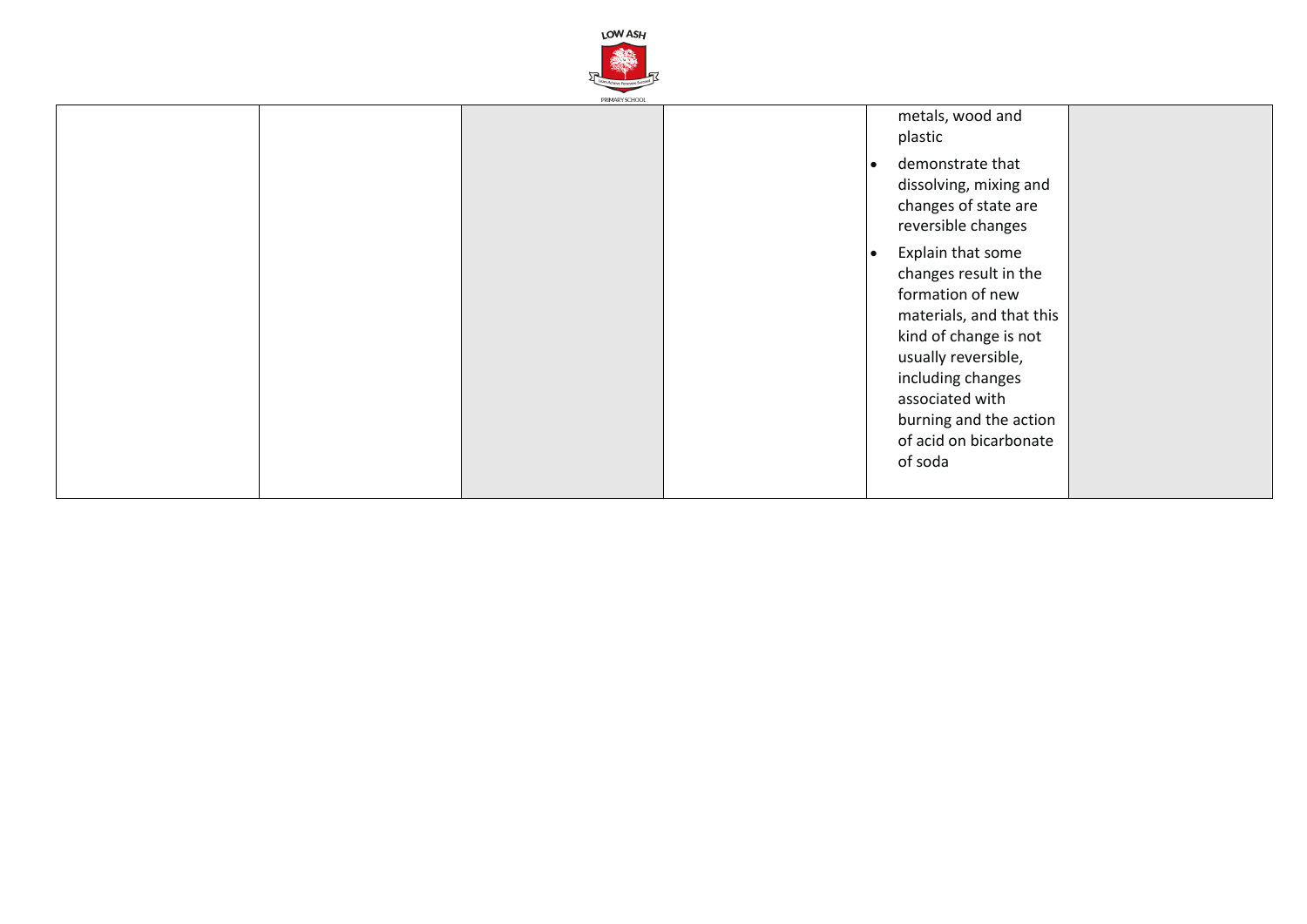

|        |        | <b>Forces</b>                                                                                                                                                                                                                                                                                                                                                                                                                                                                                                                                                                                                                                                             |        |                                                                                                                                                                                                                                                                                                                                                                                                                                                                  |        |
|--------|--------|---------------------------------------------------------------------------------------------------------------------------------------------------------------------------------------------------------------------------------------------------------------------------------------------------------------------------------------------------------------------------------------------------------------------------------------------------------------------------------------------------------------------------------------------------------------------------------------------------------------------------------------------------------------------------|--------|------------------------------------------------------------------------------------------------------------------------------------------------------------------------------------------------------------------------------------------------------------------------------------------------------------------------------------------------------------------------------------------------------------------------------------------------------------------|--------|
| Year 1 | Year 2 | Year 3                                                                                                                                                                                                                                                                                                                                                                                                                                                                                                                                                                                                                                                                    | Year 4 | Year 5                                                                                                                                                                                                                                                                                                                                                                                                                                                           | Year 6 |
|        |        | Compare how things<br>move on different<br>surfaces<br>Notice that some<br>$\bullet$<br>forces need contact<br>between 2 objects,<br>but magnetic forces<br>can act at a distance<br>Observe how magnets<br>$\bullet$<br>attract or repel each<br>other and attract<br>some materials and<br>not others<br>Compare and group<br>$\bullet$<br>together a variety of<br>everyday materials on<br>the basis of whether<br>they are attracted to a<br>magnet, and identify<br>some magnetic<br>materials<br>Describe magnets as<br>$\bullet$<br>having 2 poles<br>Predict whether 2<br>magnets will attract or<br>repel each other,<br>depending on which<br>poles are facing |        | Explain that<br>$\bullet$<br>unsupported<br>objects fall<br>towards the Earth<br>because of the<br>force of gravity<br>acting between<br>the Earth and the<br>falling object<br>Identify the<br>$\bullet$<br>effects of air<br>resistance, water<br>resistance and<br>friction, that act<br>between moving<br>surfaces<br>Recognise that<br>some<br>mechanisms<br>including levers,<br>pulleys and gears<br>allow a smaller<br>force to have a<br>greater effect |        |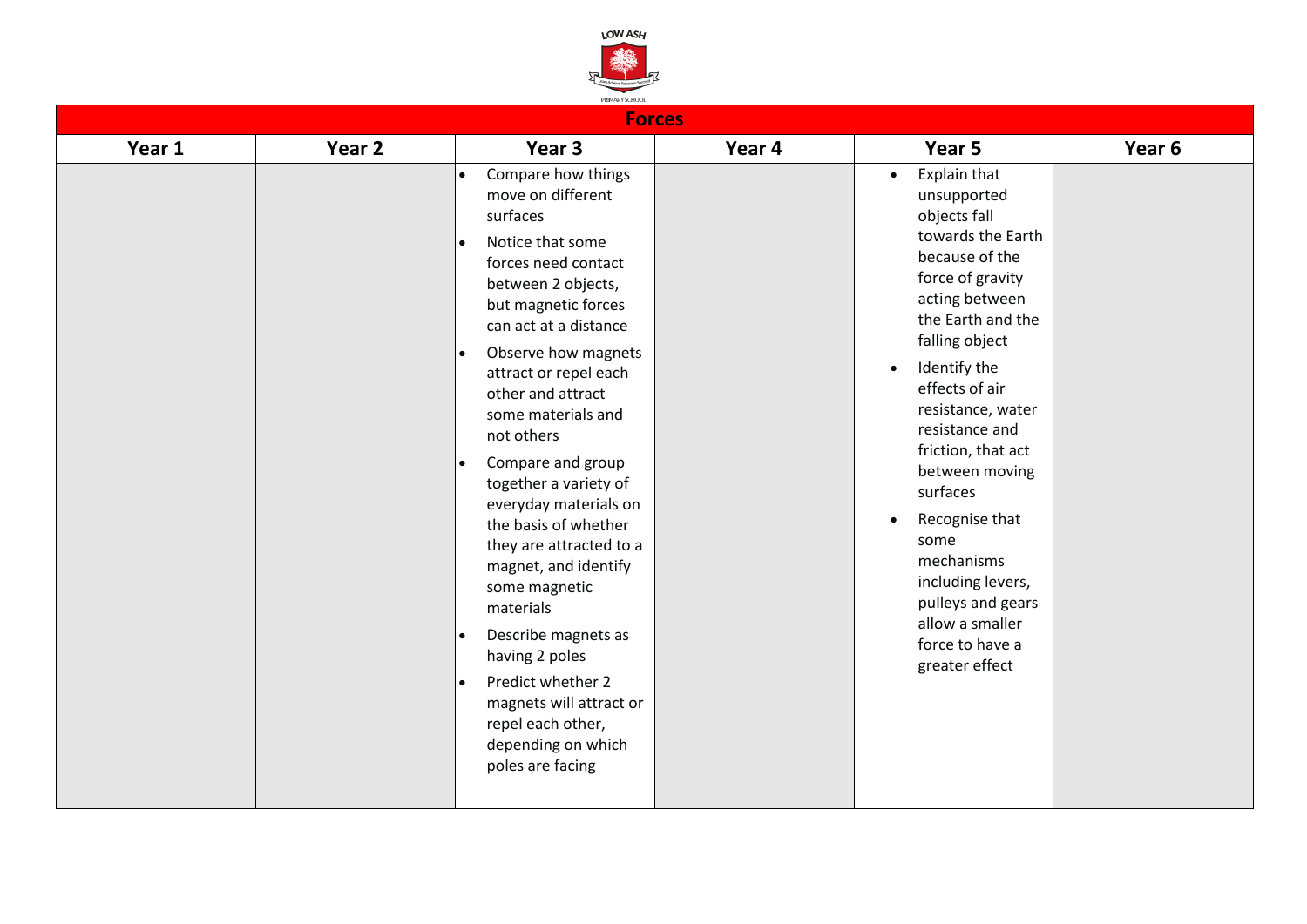

| Year 2<br>Year 3<br>Year 5<br>Year 6<br>Year 1<br>Year 4<br>Observe and describe<br>Identify and describe<br>Identify and name a<br>$\bullet$<br>the functions of<br>how seeds and bulbs<br>variety of common<br>different parts of<br>grow into mature<br>wild and garden<br>flowering plants:<br>plants, including<br>plants<br>roots, stem/trunk,<br>deciduous and<br>Find out and describe<br>leaves and flowers<br>evergreen trees<br>how plants need<br>Identify and describe<br>water, light and a<br>Explore the<br>$\bullet$<br>the basic structure of<br>suitable temperature<br>requirements of plants<br>a variety of common<br>to grow and stay<br>for life and growth<br>flowering plants,<br>healthy<br>(air, light, water,<br>including trees<br>nutrients from soil,<br>and room to grow)<br>and how they vary<br>from plant to plant<br>Investigate the way in<br>$\bullet$<br>which water is<br>transported within<br>plants |  |  |  |
|-------------------------------------------------------------------------------------------------------------------------------------------------------------------------------------------------------------------------------------------------------------------------------------------------------------------------------------------------------------------------------------------------------------------------------------------------------------------------------------------------------------------------------------------------------------------------------------------------------------------------------------------------------------------------------------------------------------------------------------------------------------------------------------------------------------------------------------------------------------------------------------------------------------------------------------------------|--|--|--|
|                                                                                                                                                                                                                                                                                                                                                                                                                                                                                                                                                                                                                                                                                                                                                                                                                                                                                                                                                 |  |  |  |
| Explore the part that<br>flowers play in the life<br>cycle of flowering<br>plants, including<br>pollination, seed<br>formation and seed<br>dispersal                                                                                                                                                                                                                                                                                                                                                                                                                                                                                                                                                                                                                                                                                                                                                                                            |  |  |  |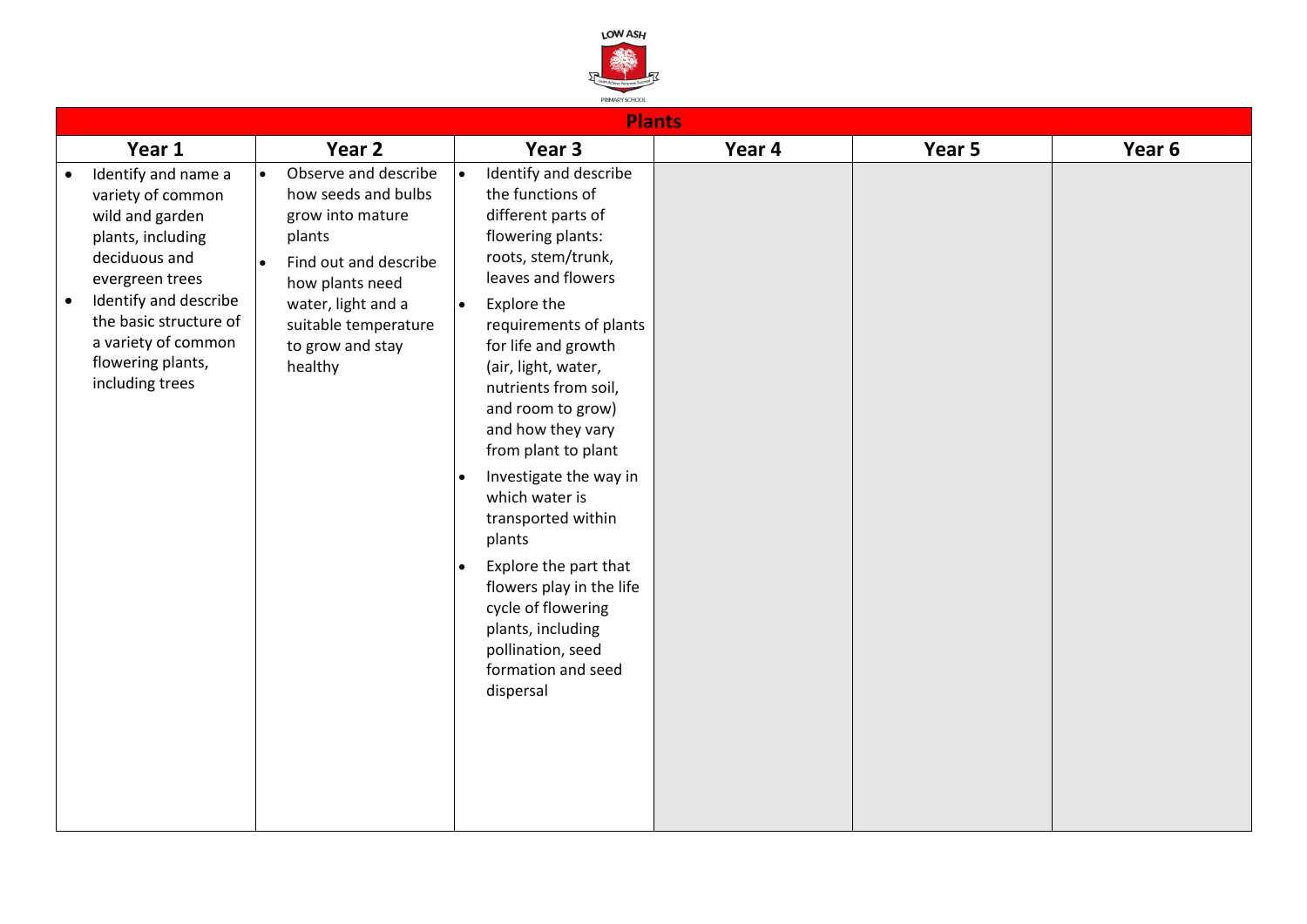

|        |        |        | <b>Sound</b>                                                                                                             |        |        |
|--------|--------|--------|--------------------------------------------------------------------------------------------------------------------------|--------|--------|
| Year 1 | Year 2 | Year 3 | Year 4                                                                                                                   | Year 5 | Year 6 |
|        |        |        | Identify how sounds<br>$\bullet$<br>are made, associating<br>some of them with<br>something vibrating                    |        |        |
|        |        |        | Recognise that<br>$\bullet$<br>vibrations from<br>sounds travel through<br>a medium to the ear                           |        |        |
|        |        |        | Find patterns between<br>l e i<br>the pitch of a sound<br>and features of the<br>object that produced<br>it              |        |        |
|        |        |        | Find patterns between<br>$\bullet$<br>the volume of a sound<br>and the strength of<br>the vibrations that<br>produced it |        |        |
|        |        |        | Recognise that sounds<br>l e i<br>get fainter as the<br>distance from the<br>sound source<br>increases                   |        |        |
|        |        |        |                                                                                                                          |        |        |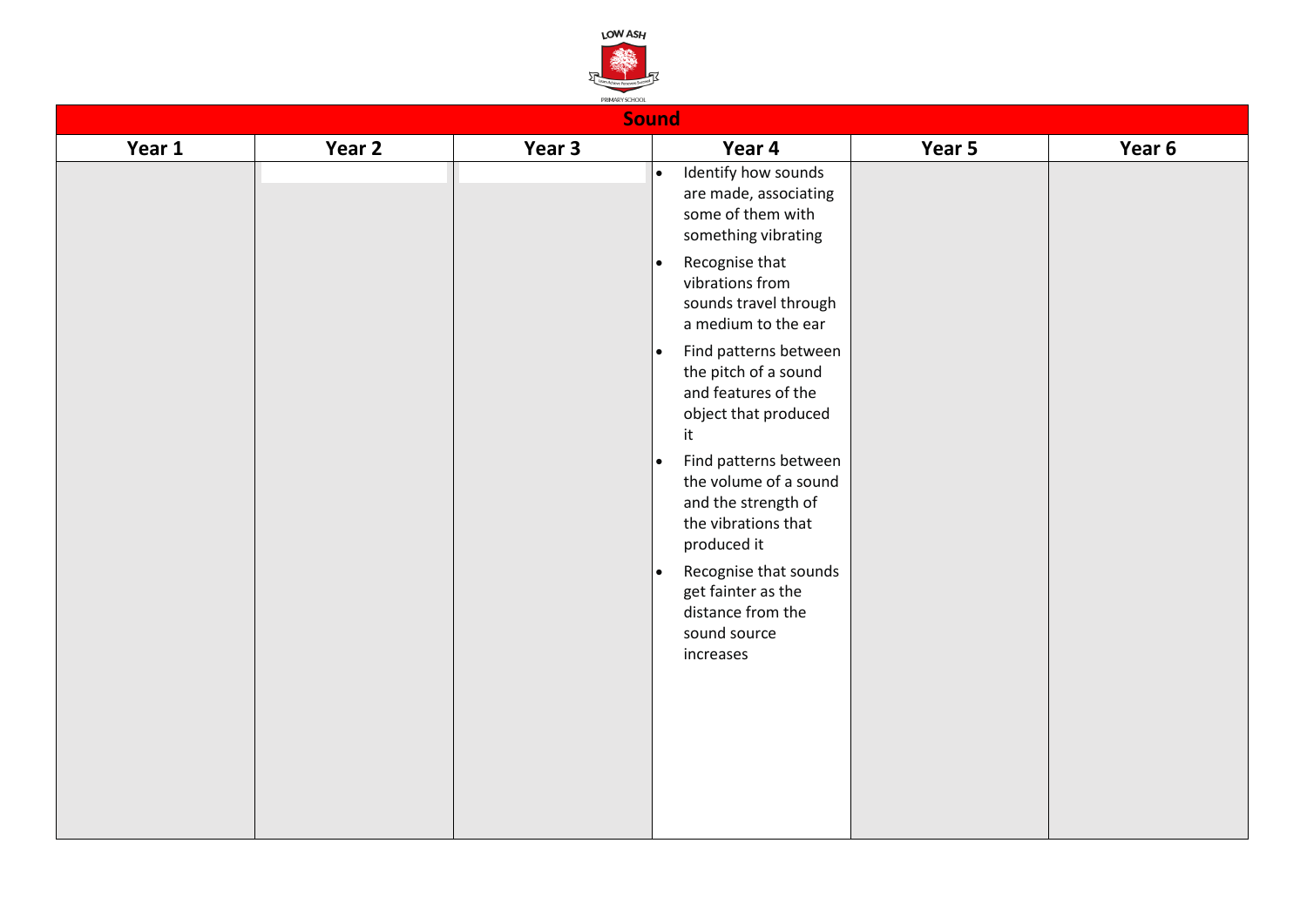

| <b>Earth and space</b> |        |        |        |                                                                                                                                                                                                                                                                                                                                                                                                                                                     |        |  |
|------------------------|--------|--------|--------|-----------------------------------------------------------------------------------------------------------------------------------------------------------------------------------------------------------------------------------------------------------------------------------------------------------------------------------------------------------------------------------------------------------------------------------------------------|--------|--|
| Year 1                 | Year 2 | Year 3 | Year 4 | Year 5                                                                                                                                                                                                                                                                                                                                                                                                                                              | Year 6 |  |
|                        |        |        |        | Describe the<br>$\bullet$<br>movement of the<br>Earth and other<br>planets relative to the<br>sun in the solar system<br>Describe the<br>$\bullet$<br>movement of the<br>moon relative to the<br>Earth<br>Describe the sun,<br>$\bullet$<br>Earth and moon as<br>approximately<br>spherical bodies<br>Use the idea of the<br>$\bullet$<br>Earth's rotation to<br>explain day and night<br>and the apparent<br>movement of the sun<br>across the sky |        |  |
|                        |        |        |        |                                                                                                                                                                                                                                                                                                                                                                                                                                                     |        |  |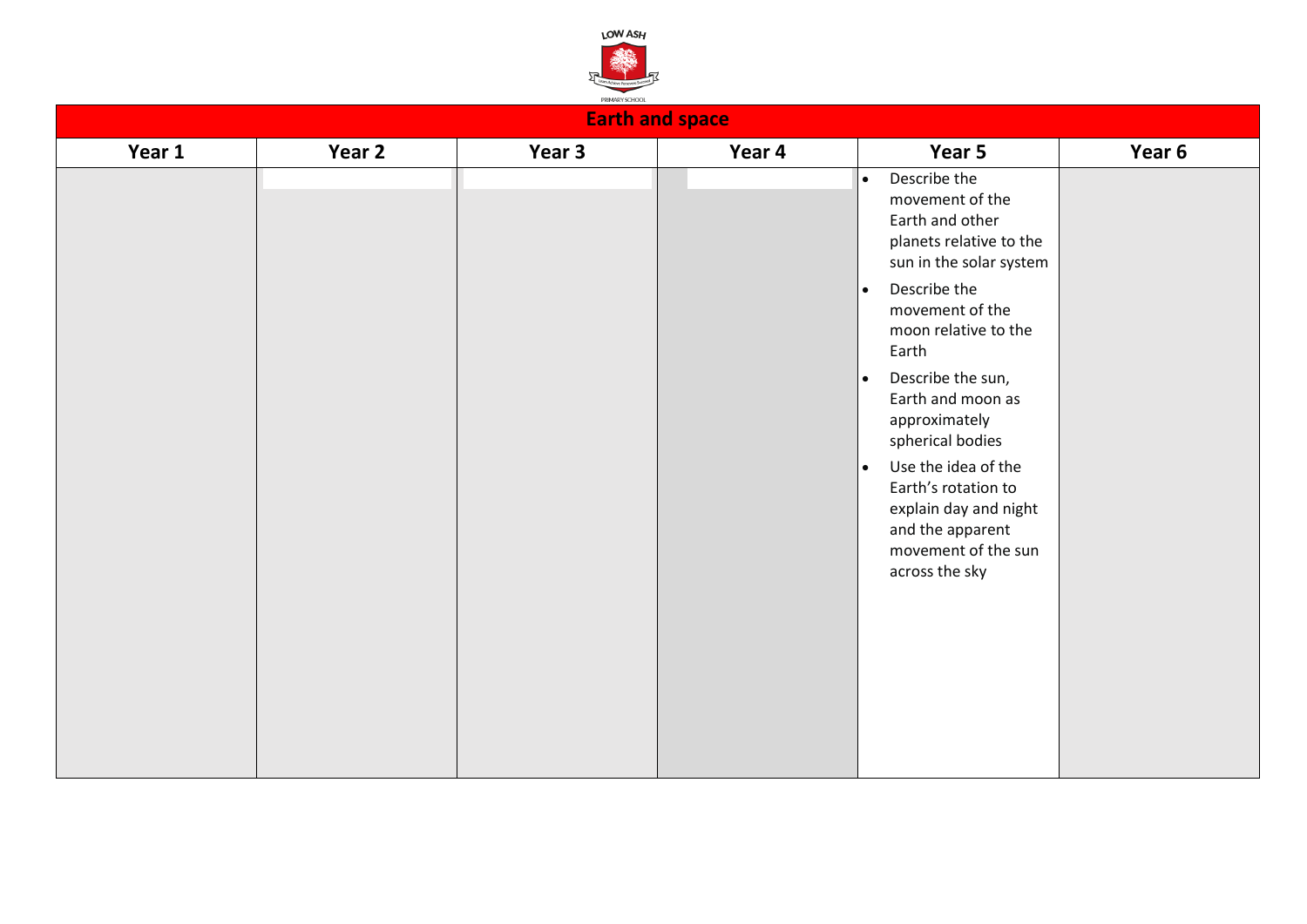

| <b>Light</b> |        |                                                                                                                                                                                                                                                                                                                                                                                                                                                                                  |        |        |                                                                                                                                                                                                                                                                                                                                                                                                                                                                                                                                                                                     |  |
|--------------|--------|----------------------------------------------------------------------------------------------------------------------------------------------------------------------------------------------------------------------------------------------------------------------------------------------------------------------------------------------------------------------------------------------------------------------------------------------------------------------------------|--------|--------|-------------------------------------------------------------------------------------------------------------------------------------------------------------------------------------------------------------------------------------------------------------------------------------------------------------------------------------------------------------------------------------------------------------------------------------------------------------------------------------------------------------------------------------------------------------------------------------|--|
| Year 1       | Year 2 | Year 3                                                                                                                                                                                                                                                                                                                                                                                                                                                                           | Year 4 | Year 5 | Year 6                                                                                                                                                                                                                                                                                                                                                                                                                                                                                                                                                                              |  |
|              |        | Recognise that they<br>$\bullet$<br>need light in order to<br>see things and that<br>dark is the absence of<br>light<br>Notice that light is<br>reflected from<br>surfaces<br>Recognise that light<br>from the sun can be<br>dangerous and that<br>there are ways to<br>protect their eyes<br>Recognise that<br>shadows are formed<br>when the light from a<br>light source is blocked<br>by an opaque object<br>Find patterns in the<br>way that the size of<br>shadows changes |        |        | Recognise that light<br>$\bullet$<br>appears to travel in<br>straight lines<br>Use the idea that light<br>$\bullet$<br>travels in straight lines<br>to explain that objects<br>are seen because they<br>give out or reflect light<br>into the eye<br>Explain that we see<br>$\bullet$<br>things because light<br>travels from light<br>sources to our eyes or<br>from light sources to<br>objects and then to<br>our eyes<br>Use the idea that light<br>$\bullet$<br>travels in straight lines<br>to explain why<br>shadows have the<br>same shape as the<br>objects that cast them |  |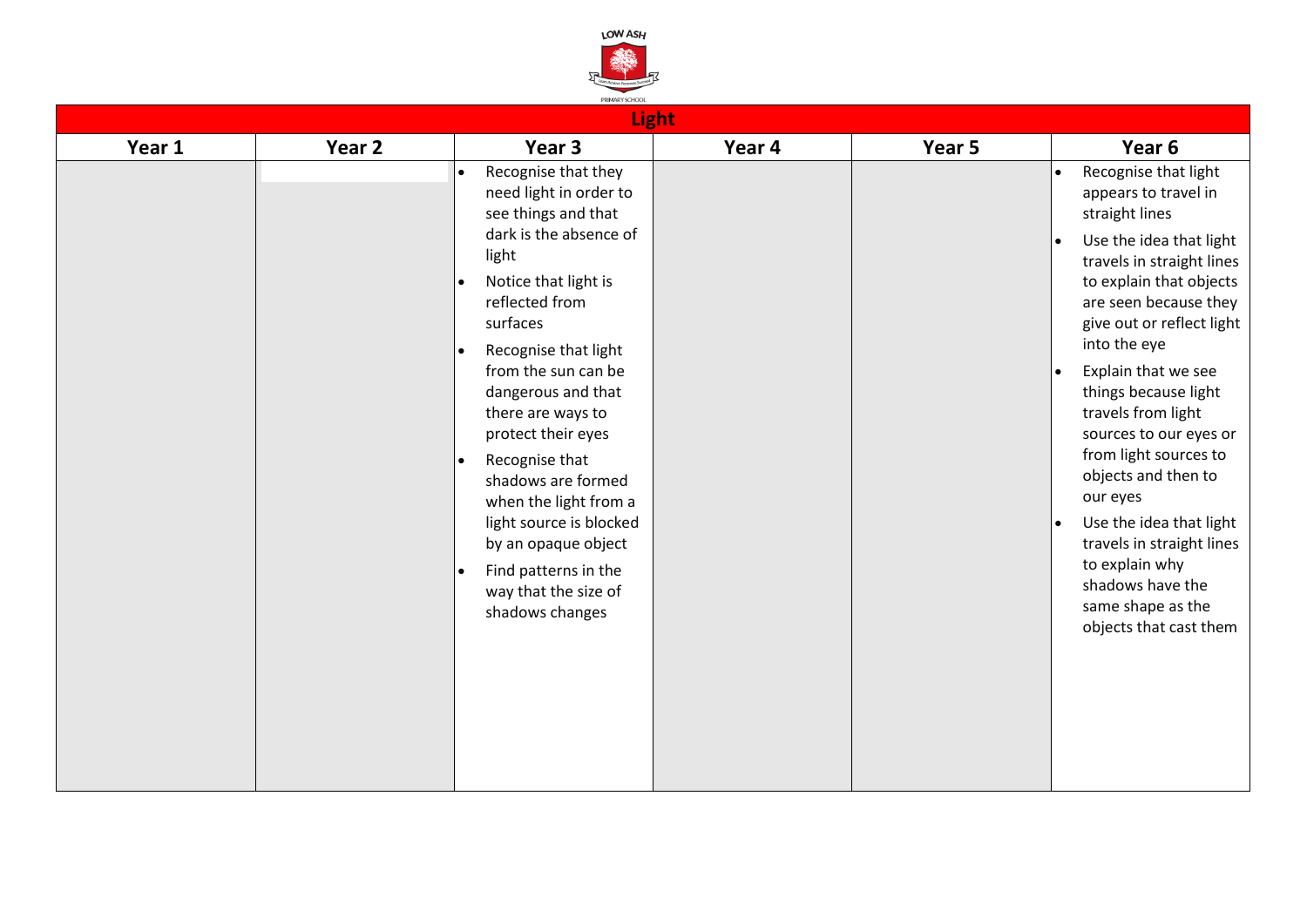

| PRIMARY SCHOOL<br><b>Electricity</b> |        |                   |                                                                                                                                                                                                                                                                                                                                                                                                                                                                                                                                                                                                                                                                                       |        |                                                                                                                                                                                                                                                                                                                                                                                                                                                           |
|--------------------------------------|--------|-------------------|---------------------------------------------------------------------------------------------------------------------------------------------------------------------------------------------------------------------------------------------------------------------------------------------------------------------------------------------------------------------------------------------------------------------------------------------------------------------------------------------------------------------------------------------------------------------------------------------------------------------------------------------------------------------------------------|--------|-----------------------------------------------------------------------------------------------------------------------------------------------------------------------------------------------------------------------------------------------------------------------------------------------------------------------------------------------------------------------------------------------------------------------------------------------------------|
| Year 1                               | Year 2 | Year <sub>3</sub> | Year 4                                                                                                                                                                                                                                                                                                                                                                                                                                                                                                                                                                                                                                                                                | Year 5 | Year 6                                                                                                                                                                                                                                                                                                                                                                                                                                                    |
|                                      |        |                   | Identify common<br>$\bullet$<br>appliances that run on<br>electricity<br>Construct a simple<br>series electrical<br>circuit, identifying and<br>naming its basic parts,<br>including cells, wires,<br>bulbs, switches and<br>buzzers<br>Identify whether or<br>not a lamp will light in<br>a simple series circuit,<br>based on whether or<br>not the lamp is part of<br>a complete loop with<br>a battery<br>Recognise that a<br>switch opens and<br>closes a circuit and<br>associate this with<br>whether or not a lamp<br>lights in a simple<br>series circuit<br>Recognise some<br>common conductors<br>and insulators, and<br>associate metals with<br>being good<br>conductors |        | Associate the<br>$\bullet$<br>brightness of a lamp<br>or the volume of a<br>buzzer with the<br>number and voltage of<br>cells used in the circuit<br>Compare and give<br>$\bullet$<br>reasons for variations<br>in how components<br>function, including the<br>brightness of bulbs,<br>the loudness of<br>buzzers and the on/off<br>position of switches<br>Use recognised<br>$\bullet$<br>symbols when<br>representing a simple<br>circuit in a diagram |